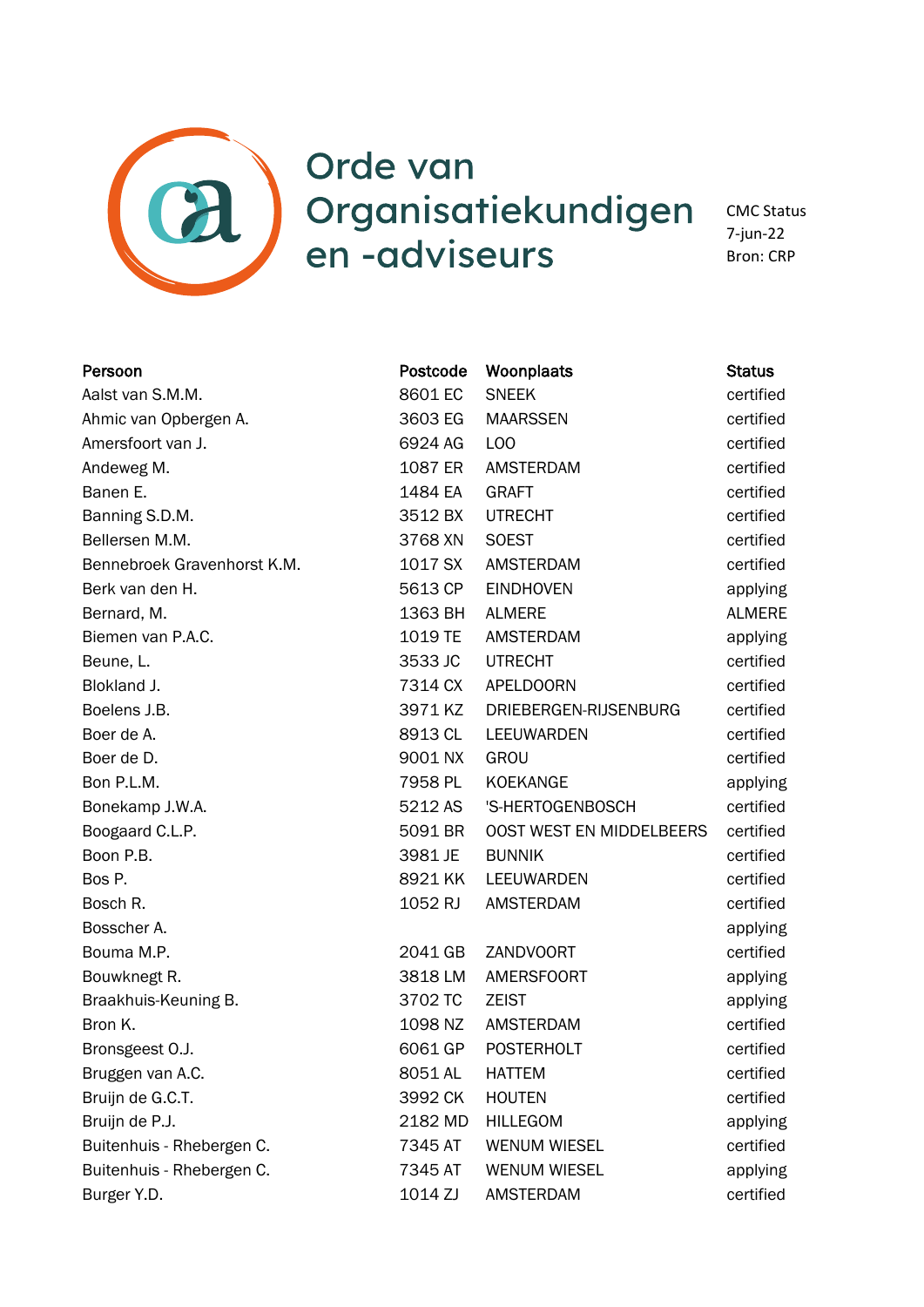| Burkels, F.             | 8861 XW | <b>HARLINGEN</b>       | certified |
|-------------------------|---------|------------------------|-----------|
| Cedee S.                | 1031 KD | AMSTERDAM              | certified |
| Cladder A.B.            | 3723 GH | <b>BILTHOVEN</b>       | applying  |
| Cool N.P.               | 1121 MR | <b>LANDSMEER</b>       | certified |
| Crijns P.H.M.A.         | 1019 TX | AMSTERDAM              | certified |
| Dekkers L.              | 3533 CZ | <b>UTRECHT</b>         | applying  |
| Dommelen van D.         | 3072 DB | ROTTERDAM              | certified |
| Donnina A.M.J.          | 2013 EH | <b>HAARLEM</b>         | applying  |
| Doornbos-Spruijt N.C.A. | 8917 EA | LEEUWARDEN             | certified |
| Dorresteijn A.G.M.      | 3984 NW | <b>ODIJK</b>           | certified |
| Douwes G.A.             | 6932 GD | <b>WESTERVOORT</b>     | certified |
| Drijver den K.          | 2613 AJ | <b>DELFT</b>           | certified |
| Duijneveldt van I.M.    | 3646 AC | <b>WAVERVEEN</b>       | certified |
| Duijts J.D.             | 2317 NC | <b>LEIDEN</b>          | certified |
| Egas J.                 | 3371 JJ | HARDINXVELD-GIESSENDAM | certified |
| Eijsden van P.          | 8031 BW | ZWOLLE                 | certified |
| Endt van der J.C.F.     | 2013 ER | <b>HAARLEM</b>         | certified |
| Es van F.F.             | 2513 BB | 'S-GRAVENHAGE          | applying  |
| Folmer T.               | 3723 KJ | <b>BILTHOVEN</b>       | certified |
| Frieling H.H.E.         | 6663 NH | <b>LENT</b>            | certified |
| Gall S.                 | 3893 EA | ZEEWOLDE               | applying  |
| Geertsema J.            | 6846 HE | ARNHEM                 | applying  |
| Geertsema P.            | 3863 DC | <b>NIJKERK</b>         | certified |
| Gelens P.A.J.M.         | 4854 KG | <b>BAVEL</b>           | certified |
| Gielen B.               | 1403 HL | <b>BUSSUM</b>          | applying  |
| Groen A.L.M.            | 2671 WV | NAALDWIJK              | certified |
| Grubben E.G.H.          | 3822 VE | <b>AMERSFOORT</b>      | certified |
| Gugten van der M.       | 1016 PB | <b>AMSTERDAM</b>       | certified |
| Haan den J.R.           | 2288 BJ | <b>RIJSWIJK</b>        | certified |
| Haas I.J.               | 3541 VJ | <b>UTRECHT</b>         | certified |
| Hekken van D.A.         | 4872 BE | ETTEN-LEUR             | certified |
| Helm van der C.W.M.     | 7481 ST | <b>HAAKSBERGEN</b>     | certified |
| Hendriks A.I.           | 2405 BJ | ALPHEN AAN DEN RIJN    | applying  |
| Hendriks R.J.T.A.M.     | 5935 CH | <b>STEYL</b>           | certified |
| Hermkens F.J.A.         | 3544 MC | <b>UTRECHT</b>         | certified |
| Hilten - Bedner van R.  | 7218 MR | <b>ALMEN</b>           | certified |
| Hink-Wever W.M.J.       | 1722 DR | ZUID-SCHARWOUDE        | certified |
| Hitijahubessy D.F.      | 8934 AC | LEEUWARDEN             | certified |
| Hoek van den L.C.J.     | 1426 AR | DE HOEF                | applying  |
| Hoekstra I.             | 3532 GL | <b>UTRECHT</b>         | certified |
| Hoekstra P.S.           | 3945 CG | <b>COTHEN</b>          | certified |
| Hofwegen van M.P.L.     | 3521 BE | <b>UTRECHT</b>         | certified |
| Hokkeling J.M.A.        | 3828 CH | <b>HOOGLAND</b>        | certified |
| Jager de A.M.J.         | 7559 NB | <b>HENGELO</b>         | certified |
| Janse J.H.              | 4871 DX | ETTEN-LEUR             | certified |
| Jansen J.W.M.           | 3818 CZ | <b>AMERSFOORT</b>      | certified |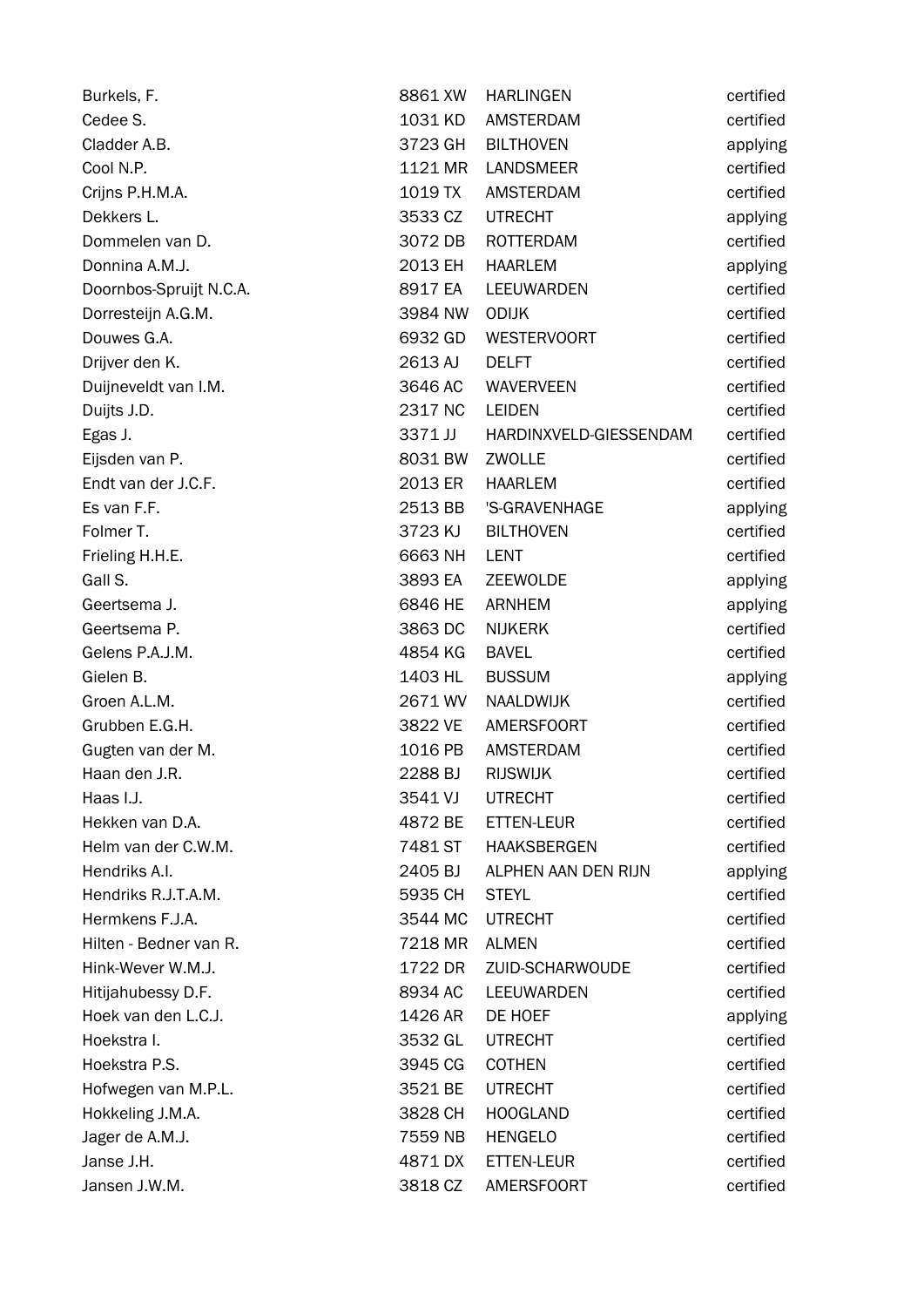| Jansen A.T                           | 6891 CZ | <b>ROZENDAAL</b>      | applying  |
|--------------------------------------|---------|-----------------------|-----------|
| Janssen P.P.J.G.                     |         | 2300 TURNHOUT         | certified |
| Janzen J.M.M.                        | 2332 GM | <b>LEIDEN</b>         | applying  |
| Johannesma Y.G.E.                    | 6701 GA | WAGENINGEN            | certified |
| Jurgens K.                           | 1086 ZM | AMSTERDAM             | certified |
| Jurjens J.J.                         | 8012 WJ | ZWOLLE                | certified |
| Kamps-Nooren E.J.H.M.K.              | 4838 BB | <b>BREDA</b>          | certified |
| Kemp A.W.                            | 9751 SL | <b>HAREN</b>          | applying  |
| Kersten I.M.T.                       | 5038 DG | <b>TILBURG</b>        | certified |
| Ketelaars-Jaberg Y.P.M.              | 5751 KC | <b>DEURNE</b>         | certified |
| Kikken H.A.M.                        | 5451 GM | <b>MILL</b>           | certified |
| Kleinveld H.                         | 2562 TA | 'S-GRAVENHAGE         | applying  |
| Klerk - Engels de B.                 | 6721 CP | <b>BENNEKOM</b>       | withdrawn |
| Klijne de A.                         | 3981 ZC | <b>BUNNIK</b>         | certified |
| Knegjens C.                          | 3817 XE | <b>AMERSFOORT</b>     | certified |
| Knibbe M.J.                          | 3991 XC | <b>HOUTEN</b>         | certified |
| Knijnenburg - Oelkers A.             | 3741 WT | <b>BAARN</b>          | certified |
| Koch E.M                             | 3971 BV | DRIEBERGEN-RIJSENBURG | certified |
| Koeleman H.T.                        | 1013 BH | <b>AMSTERDAM</b>      | applying  |
| Kool de N.E.                         | 3572 VH | <b>UTRECHT</b>        | certified |
| Koster M.I.M.                        | 2134 KK | <b>HOOFDDORP</b>      | certified |
| Kramer A.D.                          | 1019 XB | <b>AMSTERDAM</b>      | certified |
| Kruijsdijk R.C.                      | 3941 GK | <b>DOORN</b>          | certified |
| Kuijpers H.H.G.M.                    | 5223 VG | 'S-HERTOGENBOSCH      | certified |
| Kuil van der E.M.                    | 7431 AK | <b>DIEPENVEEN</b>     | applying  |
| Lammers J.                           | 1316 VN | <b>ALMERE</b>         | certified |
| Lapré F.A.L.                         | 4273 GG | <b>HANK</b>           | certified |
| Lat de M.B.J.                        | 7595 ML | <b>WEERSELO</b>       | certified |
| Leerdam van A.                       | 3363 LC | <b>SLIEDRECHT</b>     | certified |
| Leerdam M.N.                         | 2282 AJ | <b>RIJSWIJK</b>       | certified |
| Leeuwen van M.                       | 3818 CV | <b>AMERSFOORT</b>     | applying  |
| Lima de F.A.                         | 2582 JZ | 'S-GRAVENHAGE         | certified |
| Linde van der D.                     | 5438 NN | <b>GASSEL</b>         | certified |
| Loeffen - van Lokven L.L.A.          | 5388 EE | <b>NISTELRODE</b>     | certified |
| Meegdes J.G.                         | 3602 PH | <b>MAARSSEN</b>       | certified |
| Meijerman G.J.                       | 4061 AR | <b>OPHEMERT</b>       | applying  |
| Meinen J.W.E.                        | 3572 JR | <b>UTRECHT</b>        | applying  |
| Miedema E.J.                         | 1098 RM | <b>AMSTERDAM</b>      | applying  |
| Mooij de C.W.                        | 3481 HG | <b>HARMELEN</b>       | certified |
| Mulder C.                            | 7391 SN | <b>TWELLO</b>         | applying  |
| Nieuwenhuis W.S.                     | 2611 DC | <b>DELFT</b>          | certified |
| Nieuwenhuis D.                       | 1011 HV | <b>AMSTERDAM</b>      | applying  |
| Nijssen P.                           | 2517 RP | 'S-GRAVENHAGE         | certified |
| Nuil van A.                          | 7773 CX | <b>HARDENBERG</b>     | certified |
| Nunes Xavier de Medeiro-Wassink R.M. | 6546 XE | <b>NIJMEGEN</b>       | certified |
| Oosenbrug - van der Kaaij M.         | 2712 TZ | <b>ZOETERMEER</b>     | certified |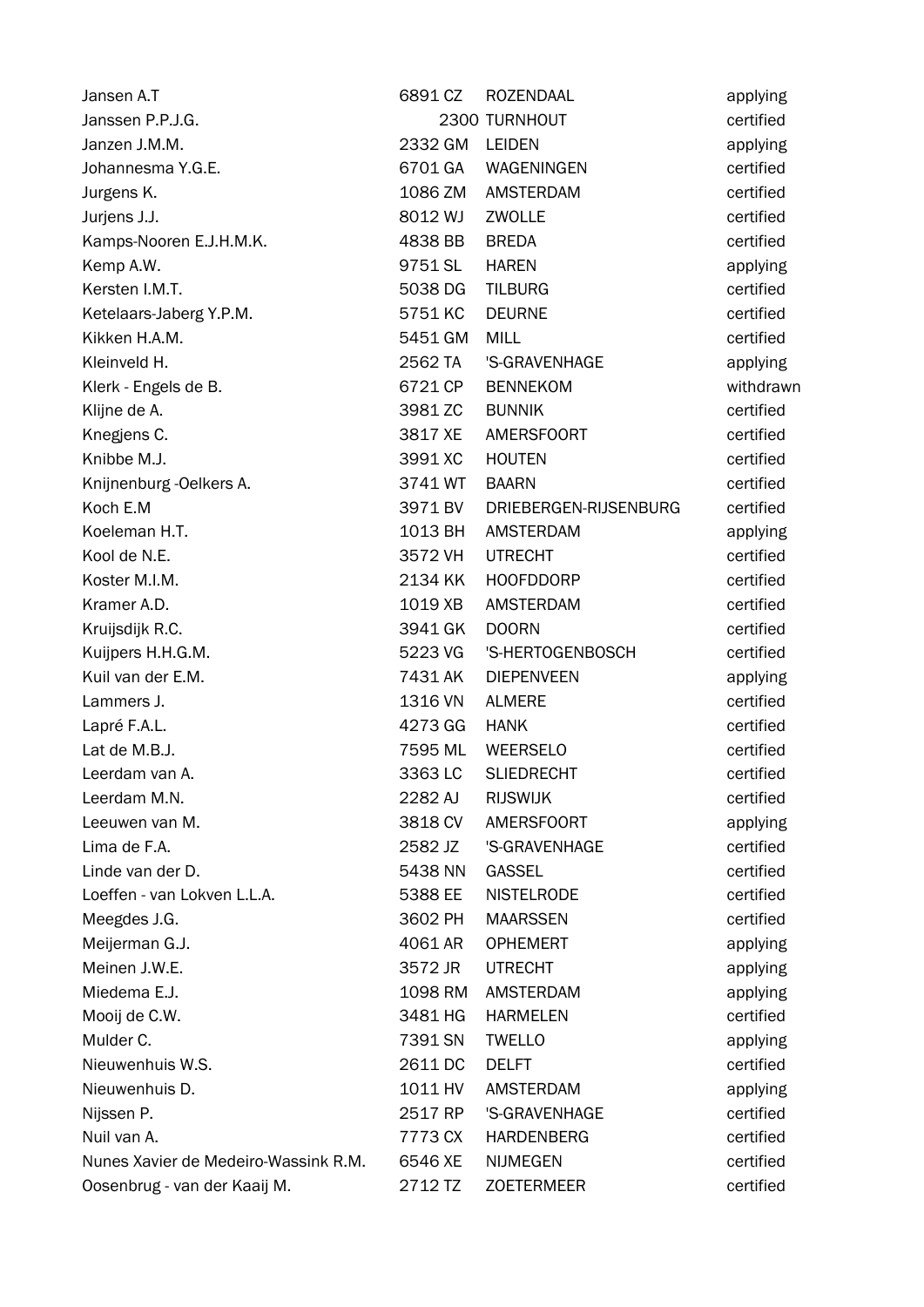| Oosterman G.P.         | 3892 EC | ZEEWOLDE           | certified |
|------------------------|---------|--------------------|-----------|
| Oosterwijk M.          | 2565 AR | 'S-GRAVENHAGE      | certified |
| Op het Veld A.M.J.A.M. | 1051 BN | <b>AMSTERDAM</b>   | certified |
| Otten V.L.M.           | 6221 JJ | <b>MAASTRICHT</b>  | certified |
| Oude Groen J.          | 3766 BB | <b>SOEST</b>       | certified |
| Overbeek van N.M.B.    | 3721 BN | <b>BILTHOVEN</b>   | certified |
| Pas M.                 | 7622 GT | <b>BORNE</b>       | applying  |
| Persad E.D.            | 1113 LP | <b>DIEMEN</b>      | certified |
| Petegem van M.P        | 8275 AA | 'S-HEERENBROEK     | certified |
| Pijl A.H.              | 7958 PL | KOEKANGE           | certified |
| Ploeg van der J.       | 3134 AA | <b>VLAARDINGEN</b> | certified |
| Pluimers H.G.          | 3522 DG | <b>UTRECHT</b>     | certified |
| Poels R.P.W.           | 6815 DD | <b>ARNHEM</b>      | certified |
| Postma, G.             | 7553 AM | <b>HENGELO</b>     | certified |
| Pol van de, E.M.       | 1098 AJ | Amsterdam          | certified |
| Pol H.J.               | 9243 SH | <b>BAKKEVEEN</b>   | certified |
| Raadt van den P.J.C.M. | 1052 KC | AMSTERDAM          | certified |
| Reijken B.R.           | 1705 GV | HEERHUGOWAARD      | certified |
| Reintjes A.M.          | 3571 TD | <b>UTRECHT</b>     | certified |
| Reusel van V.          | 4813 XD | <b>BREDA</b>       | certified |
| Ridder de J.B.         | 2201 BT | <b>NOORDWIJK</b>   | certified |
| Rie, de C.             | 3541 GV | <b>UTRECHT</b>     | certified |
| Rijnierse H.J.         | 5235 BM | 'S-HERTOGENBOSCH   | certified |
| Ronda E.               | 6218 HW | <b>MAASTRICHT</b>  | certified |
| Rop P.                 |         |                    | certified |
| Rothuizen C.           | 7552 BA | <b>HENGELO</b>     | certified |
| Rueb - Moonen J.A.H.   | 2243 AL | <b>WASSENAAR</b>   | certified |
| Rutten M.M.            | 3039 WB | <b>ROTTERDAM</b>   | certified |
| Salm van der C.A.      | 2312 WJ | <b>LEIDEN</b>      | certified |
| Sanz Lara A.           | 3437 VR | NIEUWEGEIN         | certified |
| Schaap K.L.C.          | 8131 PC | <b>WIJHE</b>       | certified |
| Schellekens L.M.P.     | 5281 LH | <b>BOXTEL</b>      | applying  |
| Schildmeijer R.J.      | 1091 EN | AMSTERDAM          | certified |
| Schoemaker A.B.R.      | 7361 TR | <b>BEEKBERGEN</b>  | applying  |
| Schra R.G.M.           | 2202 HW | <b>NOORDWIJK</b>   | certified |
| Schuit J.P.J.          | 6541 GS | <b>NIJMEGEN</b>    | certified |
| Schönau W.F.           | 2275 BZ | <b>VOORBURG</b>    | certified |
| Sengers, C.            | 1181 SN | <b>AMSTELVEEN</b>  | certified |
| Sieffers E.B.          | 6174 RP | <b>SWEIKHUIZEN</b> | certified |
| Sijl Y.                | 6718 GB | <b>EDE</b>         | certified |
| Slikkerveer R.B.       | 3905 EJ | VEENENDAAL         | certified |
| Slooijer J.            | 3446 ZJ | <b>WOERDEN</b>     | certified |
| Slot C.C.              | 3011 XG | ROTTERDAM          | certified |
| Slot C.C.              | 3011 XG | <b>ROTTERDAM</b>   | certified |
| Sluis van der S.       | 8017 BR | ZWOLLE             | applying  |
| Smit, Melvin           | 8378 JB | PAASLOO            | certified |
|                        |         |                    |           |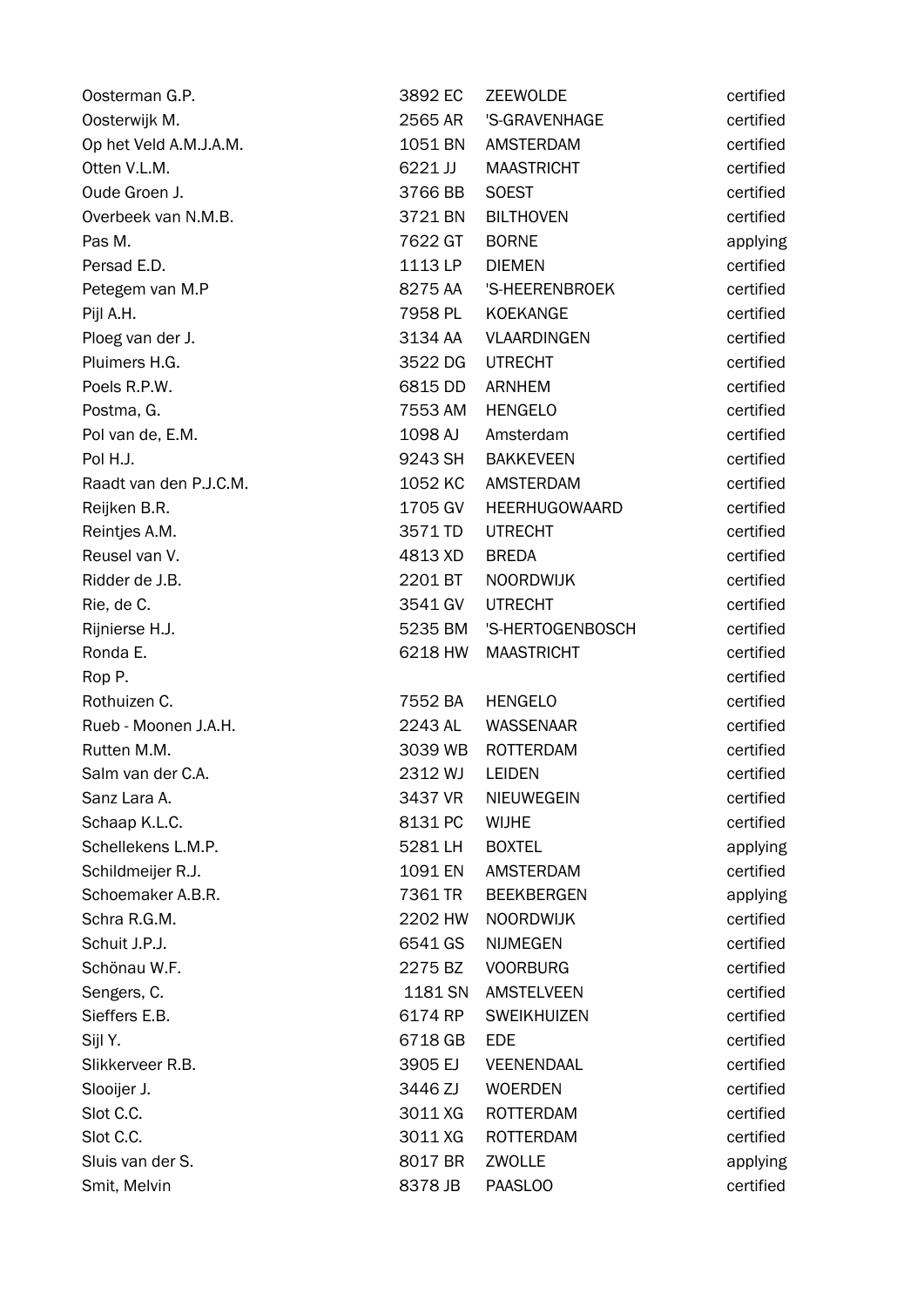| Smits I.G.                        | 3082 KW | <b>ROTTERDAM</b>        | certified |
|-----------------------------------|---------|-------------------------|-----------|
| Spaendonck van M.P.M.             | 3543 DG | <b>UTRECHT</b>          | applying  |
| Spaendonck van M.P.M.             | 3543 DG | <b>UTRECHT</b>          | certified |
| Sterrenburg J.P.                  | 3764 BA | <b>SOEST</b>            | certified |
| Stibbe - Wevers M.                | 1077 VZ | <b>AMSTERDAM</b>        | certified |
| Stigter, H.                       | 2282 XC | <b>RIJSWIJK</b>         | certified |
| Stijn van J.W.F.L.                | 6525 CB | <b>NIJMEGEN</b>         | applying  |
| Sturm, M.                         | 1076 DL | AMSTERDAM               | certified |
| Teeuwen M.M.H.                    | 3062 XN | <b>ROTTERDAM</b>        | certified |
| Thissen - van Heeswijk A.A.A.J.W. | 6991 DV | <b>RHEDEN</b>           | certified |
| Tossings I.                       | 2661 SN | <b>BERGSCHENHOEK</b>    | applying  |
| Trieblinig e/v Messchaert E.G.    | 3544 RM | <b>UTRECHT</b>          | certified |
| Tuinen van B.D.                   | 8442 AG | <b>HEERENVEEN</b>       | applying  |
| Tutert, R.                        | 6924 AM | L <sub>O</sub> O        | certified |
| Uffen H.                          | 3525 XW | <b>AMERSFOORT</b>       | certified |
| Uil E.                            | 8245 BL | <b>LELYSTAD</b>         | applying  |
| Vedder L.                         | 3021 DP | ROTTERDAM               | applying  |
| Velde van der S.J.L.              | 1081 JV | AMSTERDAM               | certified |
| Veldhuisen van A.                 | 1066 TK | AMSTERDAM               | certified |
| Velt J.S.                         | 9728 WN | <b>GRONINGEN</b>        | certified |
| Verhoef M.                        | 3361 HB | <b>SLIEDRECHT</b>       | certified |
| Verhoeven M.                      | 3813 NV | <b>AMERSFOORT</b>       | certified |
| Vermaak J.G.                      | 1074 BB | AMSTERDAM               | certified |
| Vermeij M.D.                      | 47559   | <b>KRANENBURG (BRD)</b> | certified |
| Vervoort R.P.H.J.                 | 9721 BJ | <b>GRONINGEN</b>        | applying  |
| Vervoort R.P.H.J.                 | 9721 BJ | <b>GRONINGEN</b>        | certified |
| Vogel de M.A.M.                   | 2022 RT | <b>HAARLEM</b>          | applying  |
| Vries de M.M.                     | 7141 NG | <b>GROENLO</b>          | certified |
| Vrije N.J.                        | 3563 VV | <b>UTRECHT</b>          | certified |
| Wagenaar F.S.                     | 3514 TE | <b>UTRECHT</b>          | certified |
| Weidenaar J.E.                    | 2586 AH | 'S-GRAVENHAGE           | certified |
| Weitering A.                      | 1078 AV | AMSTERDAM               | certified |
| Werf van der M.                   | 3513 CP | <b>UTRECHT</b>          | certified |
| Wijk van C.                       | 3511 ME | <b>UTRECHT</b>          | certified |
| Wijma M.C.V.                      | 7206 DK | <b>ZUTPHEN</b>          | certified |
| Wilbrink D.H.                     | 3581 WP | <b>UTRECHT</b>          | certified |
| Wit de T.H.M.                     | 3581 TB | <b>UTRECHT</b>          | certified |
| Wit de J.                         | 6515 ZB | <b>NIJMEGEN</b>         | certified |
| Wittenberg A.B.                   | 3851 JW | <b>ERMELO</b>           | certified |
| Wolff de J.B.                     | 5041 CL | <b>TILBURG</b>          | certified |
| Wortelboer F.Q.C.                 | 1093 JV | <b>AMSTERDAM</b>        | certified |
| Zijderveld M.H.                   | 8392 NL | <b>BOIJL</b>            | certified |
| Zijlstra O.                       | 8801 HL | <b>FRANEKER</b>         | certified |
| Zijlstra O.                       | 8801 HL | <b>FRANEKER</b>         | applying  |
| Zwaan L.J.                        | 4147 EV | <b>ASPEREN</b>          | certified |

CMC-Firm